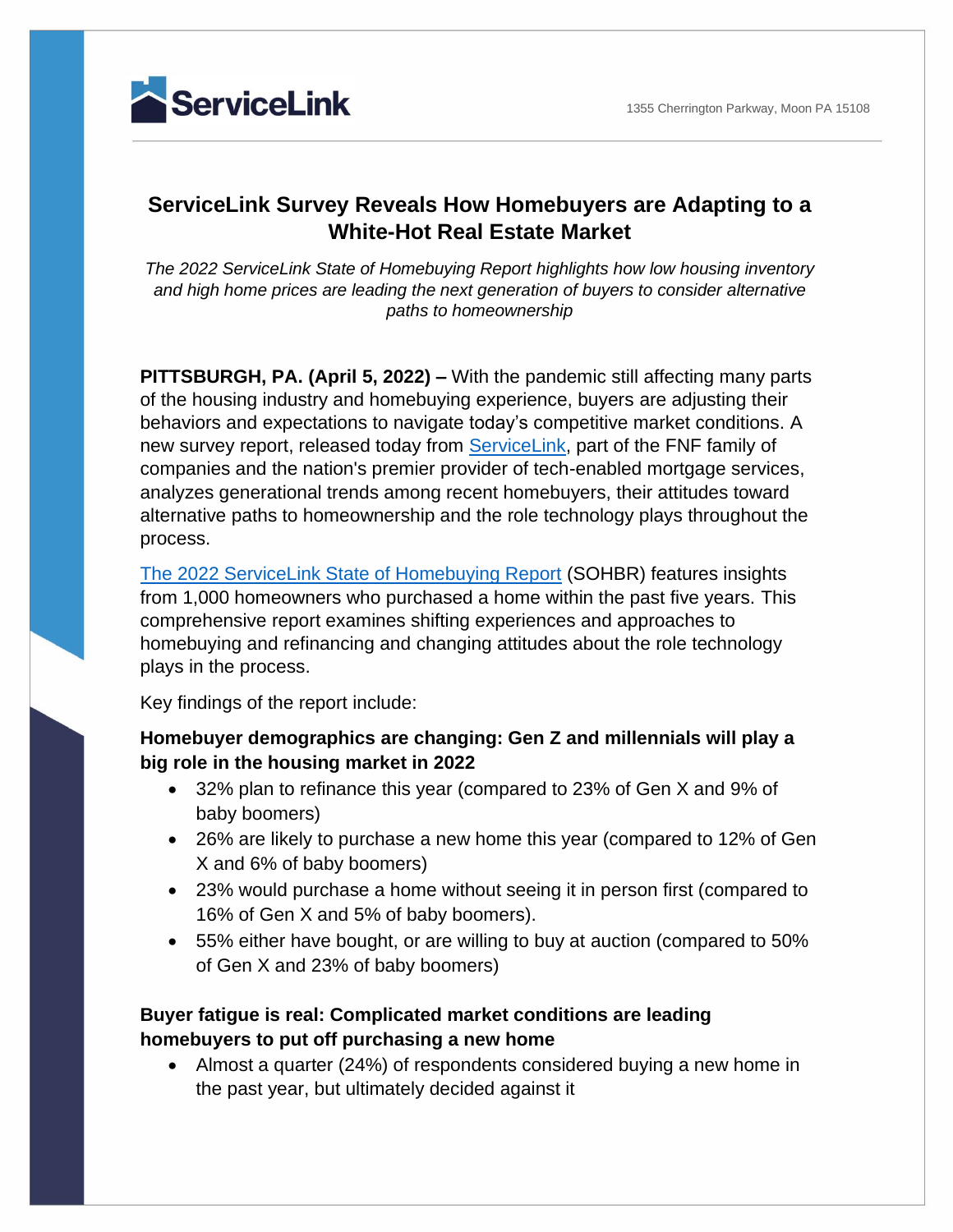

- Nearly half (44%) said options were too expensive (as compared to 31% in the 2021 SOHBR)
- 29% said their financial situation changed (as compared to 24% in the 2021 SOHBR)
- 28% cited low housing inventory (as compared to 8% in the 2021 SOHBR)

### **Auction is gaining traction: Homebuyers are considering alternative routes to homeownership**

- One-third of respondents (33%) would consider buying a home at auction while 11% of respondents have already purchased a home this way
- Gen Z/millennials are the most open to buying an auction property as 55% have either already purchased one or would be willing to do so (compared to 50% of Gen X and 23% of baby boomers)
- Top motivations for buying a home via auction: potential cost savings (72%), a faster homebuying process (44%) and being able to bid remotely via an app or online (37%)
- The primary use for a home purchased at auction: fix and flip (31%), primary residence (29%) and rental income (23%). Gen Z/millennials are most likely to buy at auction to use the property for rental income (28%), compared to 19% of Gen X and 11% of baby boomers.

## **Technology eases the process: Homebuyers continue to see the benefit of technology in improving the homebuying experience**

- Convenience/ease of use (72%) and time savings (60%) prove to be the biggest benefits of using technology in the homebuying process, across age and gender. This is similar to the results of the 2021 SOHBR where 68% cited convenience/ease of use and 68% cited time savings
- 83% of baby boomers said convenience/ease of use was the top benefit of using tech (compared to 66% of Gen Z/millennials and 70% of Gen X)

### **Rethinking refinance: The refinance boom shows signs of slowing**

- Securing a better mortgage rate (62%) was the number one reason for homeowners to refinance
- One-quarter of respondents refinanced their current home. Of those that refinanced, Gen Z and millennials led the subset at 35% (compared to 19% of Gen X and 16% of baby boomers)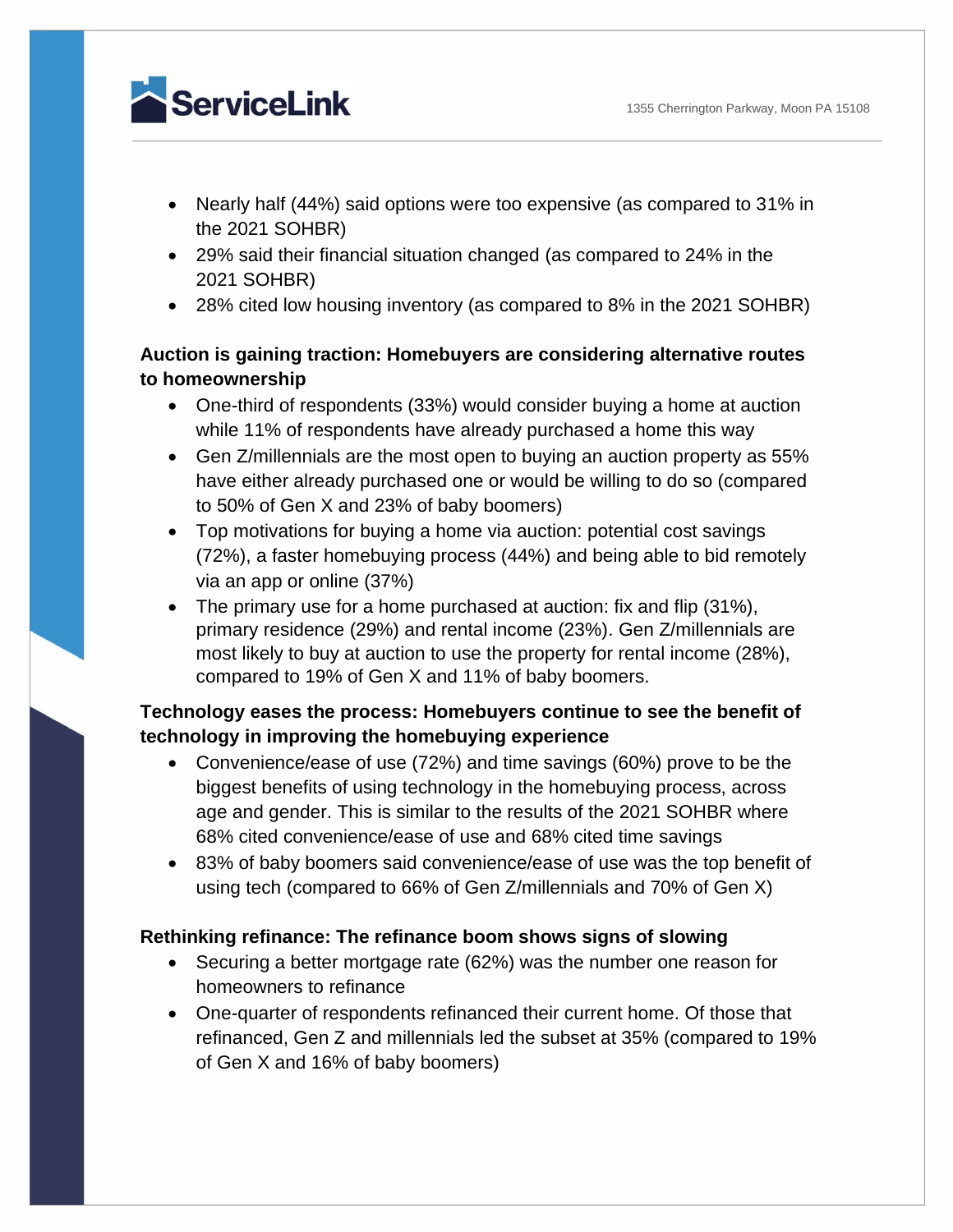1355 Cherrington Parkway, Moon PA 15108

ServiceLink

• 64% say they are not very likely or not likely at all to refinance in 2022 (as compared to 50% in the 2021 SOHBR)

"As bidding wars, low inventory and rising interest rates continue to intensify the competition, buyers have had to get creative in order to come out ahead in this challenging real estate market," said Dave Steinmetz, president of origination services, ServiceLink. "Our study suggests that a growing number of buyers are embracing technology, and many are open to new pathways to achieve homeownership. This indicates there is an opportunity for lenders to provide more targeted resources and guidance to buyers throughout their homebuying journey."

Read the full report [here.](https://go.svclnk.com/state-of-homebuying-report-2022.html)

#### **Methodology**

The 2022 ServiceLink State of Homebuying Report was completed online among 1,000 recent homebuyers who purchased a home in the last five years, ages 18+ in the U.S. Interviewing was conducted by Schlesinger Group, a research panel company, between January 7- January 13, 2022.

#### ###

#### **About ServiceLink**

ServiceLink is the nation's premier provider of digital mortgage services to the mortgage and finance industries. ServiceLink leads the way by delivering best-in-class technologies, a full product suite of services and proven experience, built on a foundation of quality, compliance and service excellence. ServiceLink provides valuation, title and closing, and flood services to mortgage originators; and default valuation, integrated default title services, vendor invoicing and claims audit services, as well as field services and auction services to mortgage servicers. ServiceLink helps clients in the lending industry and beyond achieve their strategic goals, realize greater efficiencies, and better serve their customers. For more information about ServiceLink, please visit svclnk.com.

ServiceLink Public Relations Contact: Amy Pietzak